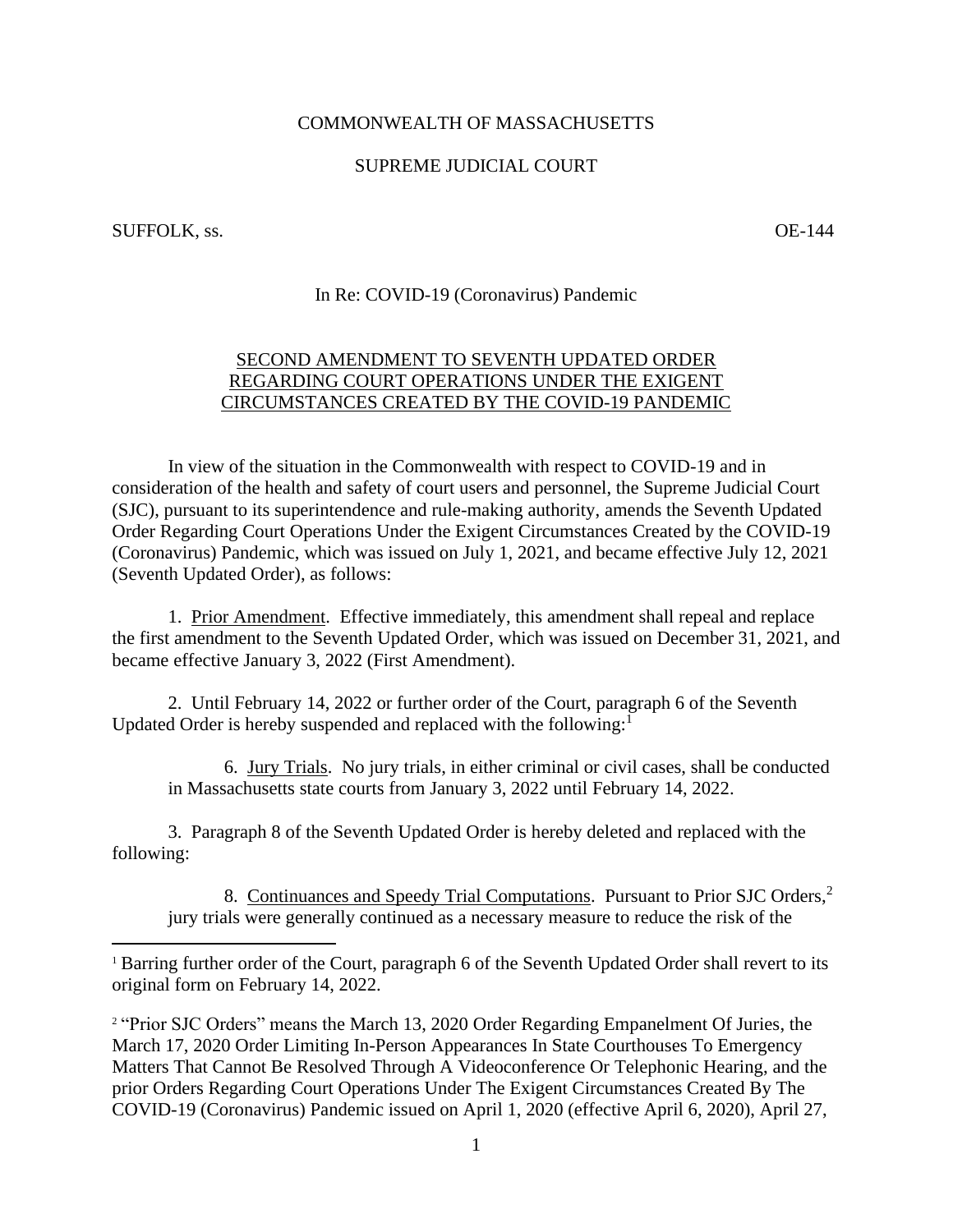spread of COVID-19 and due to the backlog and other issues arising from the pandemic. The further general continuance of jury trials effectuated by this amendment to the Seventh Updated Order, once again as a necessary measure to reduce the risk of the spread of COVID-19, will likely result in a further backlog. Therefore, for jury trials scheduled to commence on or after February 14, 2022, the general continuance effectuated by this amendment shall apply until the earliest of either the commencement of the trial or March 14, 2022. The general continuances occasioned by this amendment and Prior SJC Orders serve the ends of justice and outweigh the best interests of the public and criminal defendants in a speedy trial. Therefore, the time periods of such general continuances shall be excluded from speedy trial computations under Mass. R. Crim. P. 36. 3

4. Paragraph 11 of the Seventh Updated Order is hereby deleted and replaced with the following:

11. Grand jury. No new grand jury shall be empaneled from January 3, 2022 until February 14, 2022, except as provided in this paragraph. Grand juries that are currently sitting and are due to expire before the empanelment of a new grand jury shall be extended until the date of that new empanelment. Any judicial district that does not currently have a sitting grand jury may seek authorization to empanel a new grand jury prior to February 14, 2022 from the Superior Court Regional Administrative Justice (RAJ), who, after consultation with the Chief Justice of the Superior Court, shall set such conditions as may be necessary to minimize risk to members of the grand jury, court personnel, and witnesses. The RAJ or the Chief Justice of the Superior Court may consult with the Jury Commissioner regarding such conditions.

As permitted by Rule 5 of the Massachusetts Rules of Criminal Procedure, which provides that "the court shall select not more than twenty-three grand jurors to serve," a grand jury of fewer than 23 grand jurors may be empaneled. Regardless of the number empaneled, a grand jury may sit only where there is a quorum of at least thirteen grand

<sup>3</sup> "Ordinarily, it is a trial judge who orders a continuance, who determines whether the delay will be excluded from the speedy trial computation, and who makes the required findings under rule 36 (b) (2) (F). But here, immediate and uniform action across the entire court system was needed to prevent the spread of the coronavirus and to avoid the inefficiencies and inconsistencies that would have resulted if trial judges had to make a separate decision and findings in each case as to whether a trial should be continued due to the COVID-19 pandemic. It was therefore necessary and appropriate for this court to order that all trials be continued, to determine that the resulting delay should be excluded from the speedy trial computation, and to make the required findings applicable to all cases." *Commonwealth v. Lougee*, 485 Mass. 70, 72 (2020).

<sup>2020 (</sup>updated order effective May 4, 2020), May 26, 2020 (second updated order effective June 1, 2020), June 24, 2020 (third updated order effective July 1, 2020), September 17, 2020 (fourth updated order effective September 17, 2020), February 24, 2021 (fifth updated order effective March 1, 2021), April 15, 2021 (Sixth Updated Order), and July 1, 2021 (Seventh Updated Order), as well as the amendments thereto.